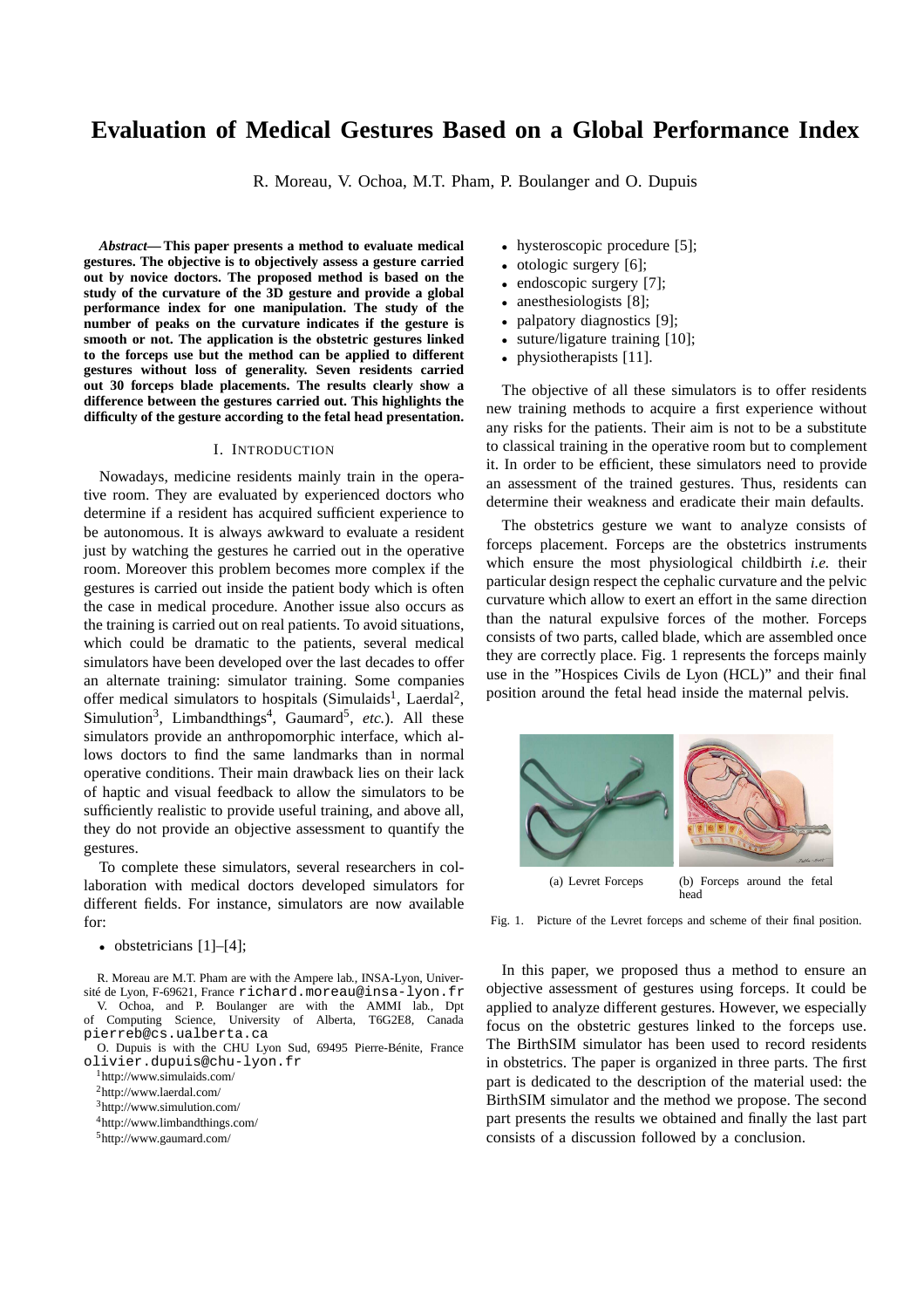#### II. MATERIALS AND METHODS

### *A. The BirthSIM Simulator and Its Instrumented Forceps*

The BirthSIM simulator [12] has been used to allow residents to train to place the forceps blades. The simulator consists of a realistic manikin to reproduce accurately the maternal pelvis and the fetal head. This manikin is instrumented with an electro-pneumatic component to simulate the dynamic process of a childbirth. A forceps has been instrumented with two (one in each blade) electromagnetic sensors with the ability to measure six degree of freedom [4]. With such instrumentation, it is possible to record forceps blade paths in order to analyze and compare them. For this study only the forceps displacement is recorded, the extraction manipulation will be a part of a new experimental protocol.

#### *B. Analysis of 3D Trajectories*

In collaboration with obstetricians, we define these criteria to study the gestures:

- The analysis has to be time independent because the the time needed to place the forceps is not crucial;
- The whole trajectory has to be taken into account, an uncorrect movement can lead to dramatic consequences for the fetus and/or the patient;
- The position and the orientation of the blades are crucial and thus have to be analyzed.

To analyze human gestures and in particular medical gestures, we proposed to compare the curvature of the gestures. Position data are first expressed according to their chord length to guarantee time independence. The curvature which corresponding to the second derivative norm is then computed [13]. Concerning orientation data, they are expressed in the unit quaternion space and the curvature of the trajectory on the unit sphere is then computed [14]. Quaternion convention have been preferred to Euler convention due to their advantages [15]:

- Geometrical interpretation is easier using quaternions than Euler angles. Every rotation can be expressed by a quaternion which represent the rotation angle about the rotation axis.
- Contrary to Euler angles, no order of rotation has to be respected.
- Such quaternions represent the rotation angle about the rotation axis, interpolation is easier.
- The representation of rotation is more compact using quaternions than Euler angles.
- No gimbal lock phenomenon.

Studying the curvature allows to know how smooth the gesture is. In fact, the brusque variations of the curvature mean that the operator suddenly changed the direction of its instruments which can damage the parturient or the fetus. The residents therefore have to learn to reduce them. These brusque variations can be detected by studying the high values on the curvature. To detect them, we choose a threshold and points beyond this threshold are considered as potentially dangerous. We can thus detect the number of times the operator has brusquely changed its instrument direction. To determine the threshold, an arbitrary value is chosen. This value corresponds to a significant change in the direction.

As position data and orientation data have to be both analyzed, we decide to gather their curvatures which will be studied to assess the gestures carried out. The assessment consists of evaluating the number of peaks on the curvature and comparing the curvature of novices and experienced doctors by correlation. The correlation is calculated using the Pearson correlation coefficient which is computed as follows.

arson correlation coefficient which is computed as follows.<br>For two curvature vectors  $\overrightarrow{A}$  and  $\overrightarrow{B}$  this coefficient  $r_{pr}$  is given by:

$$
r_{pr} = \frac{\sum_{i=1}^{i=n} (A_i - \overline{A_m})(B_i - \overline{B_m})}{\sqrt{\sum_{i=1}^{i=n} (A_i - \overline{A_m})^2 \sum_{i=1}^{i=n} (B_i - \overline{B_m})^2}}
$$
(1)

with :

 $A_i$  is the  $i^{th}$  component of the first curvature vector;  $\overrightarrow{A_m}$  is the average of the components of  $\overrightarrow{A}$ ;  $B_i$  is the  $i^{th}$  component of the second curvature vector;  $\overline{B_m}$  is the average of the components of  $\overline{B}$ .

# *C. Experimental Protocol*

In collaboration with the Hospices Civils de Lyon (HCL) seven residents were trained on the BirthSIM simulator. The simulator training is supervised under the authority of an expert obstetrician who is the instructor. An expert obstetrician is defined as an obstetrician with at least ten years of experience, and who have used forceps in more than 80% of his instrumental interventions. The fetal head is positioned according to the ACOG (American College of Obstetrics and Gynecology) classification [16]. The presentation is cephalic, that is to say the head comes in first. Two presentations are studied: OA+4 (Occiput Anterior location and station +4cm from the ischial spines plan) and LOA+5 (Left Occiput Anterior location and station +5cm from the ischial spines plan). Fig. 2 represents the different cephalic presentations.



Fig. 2. The different presentations of the fetal head according to the ACOG.

Each resident carried out 30 forceps blade placements for both presentations. It approximately represents the number of forceps blade placement that they may assist during their three years of residency.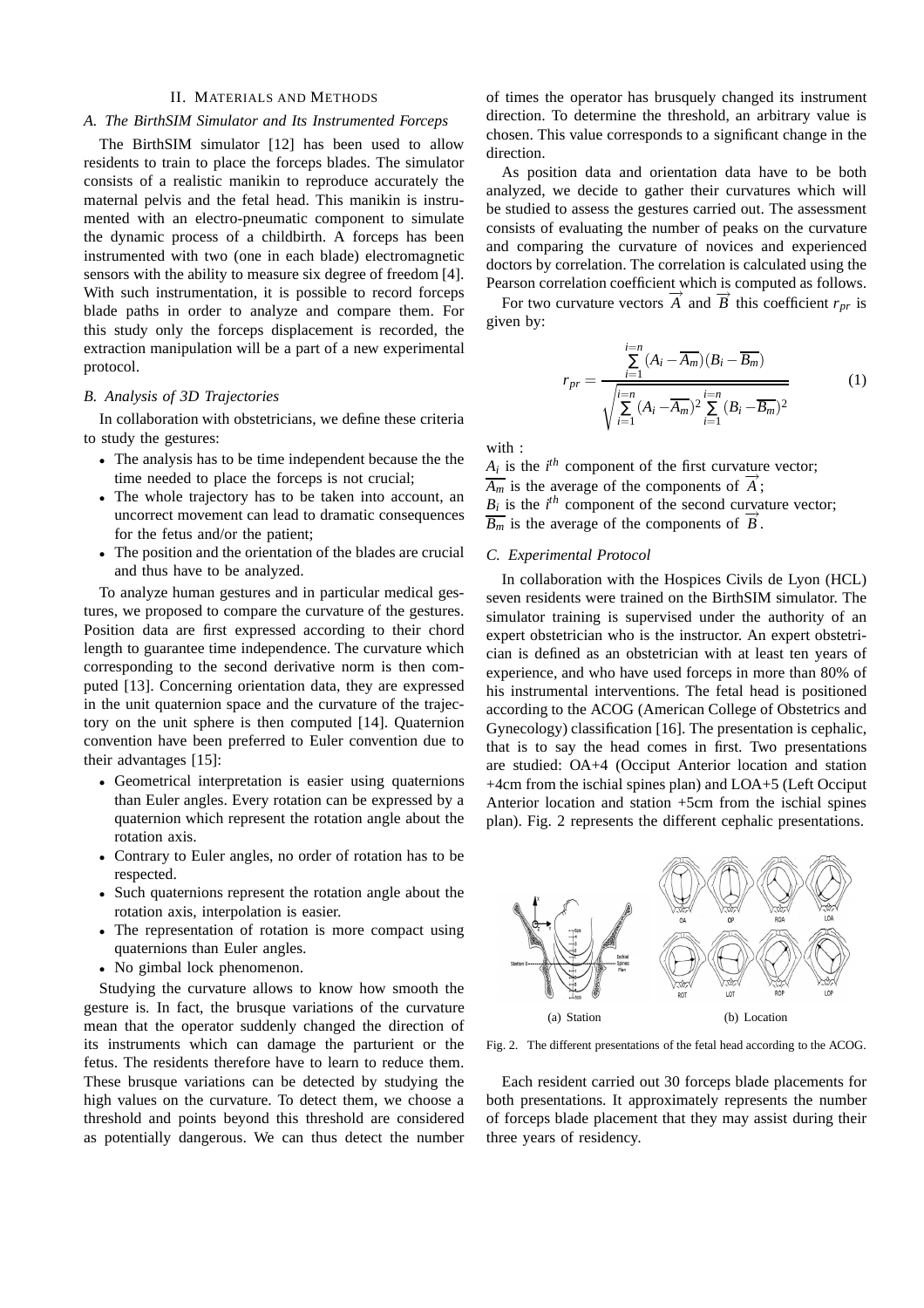## III. RESULTS

Concerning OA+4 presentation, forceps blades have symmetric trajectories around the fetal head as shown on Fig. 3. On this figure, only the position are represented and the X-axis correspond to the cranio-caudal axis, the Y-axis is transversal and the Z-axis is vertical as shown on Fig. 2. On Fig. 3 and 4, the pelvis and the fetal are represented to better understand the trajectories of the blades, however it is only a representation, it does not correspond to their real position.



Fig. 3. Forceps blades trajectories of an expert for OA+4 presentation

Concerning LOA+5 presentation, forceps blades have asymmetric trajectories around the fetal head as shown on Fig. 4.



Fig. 4. Forceps blades trajectories of an expert for LOA+5 presentation

On this figure, only the position are represented and the right forceps have to respect an important rotation in order to circumvent the fetal head and to reach its final position (behind the fetal ear).

To visualize the orientation data of the forceps during their placement, they are expressed on an unit sphere which represents the quaternion space. Fig. 5 represents the orientation of both forceps blades. On this figure, we can have the same conclusion than the position study: both blades have symmetrical trajectories. Indeed for OA+4 presentation, the forceps are initially vertical: the forceps tips inside the vulva and against the fetal head, then the obstetrician displaces the blade along the fetal head to reach its final position: along the fetus jaw and with a horizontal position.



Fig. 5. Orientation of the forceps for OA+4 presentation

Concerning the LOA+5 presentation, orientation data are represented on Fig. 6. We can observe that the trajectories are different. This is due to the orientation of the fetal head, the left blade has a small angular amplitude contrary to the right blade which is submitted to a high variation concerning its orientation.



Fig. 6. Orientation of the forceps for LOA+5 presentation

The next step is the study of the curvature for the position and the orientation of both blades. As indicated in II-B, the studied curvature consists of both curvatures: the position and the orientation as they are both crucial during the forceps blade placement. Table I gathers the results concerning the number of peaks on this curvature. The results presented in this table correspond to the average over all the attempts of all residents. Concerning the expert, he carried out 5 forceps blade placements.

TABLE I NUMBER OF PEAKS ON THE GLOBAL CURVATURE

|          |           | Presentation<br>$OA+4$ |                  | Presentation<br>$LOA+5$ |                  |
|----------|-----------|------------------------|------------------|-------------------------|------------------|
|          |           | Left<br>Forceps        | Right<br>Forceps | Left<br>Forceps         | Right<br>Forceps |
| Number   | Residents | 36                     | 46               | 45                      |                  |
| of peaks | Experts   |                        |                  |                         |                  |

The expert does not have any difficulty to smoothly place the forceps whatever the fetal head presentation is. Concerning the residents they clearly have difficulty to ensure a smooth gestures and in particular for the right blade when the fetal head is in LOA+5 presentation. This is due to the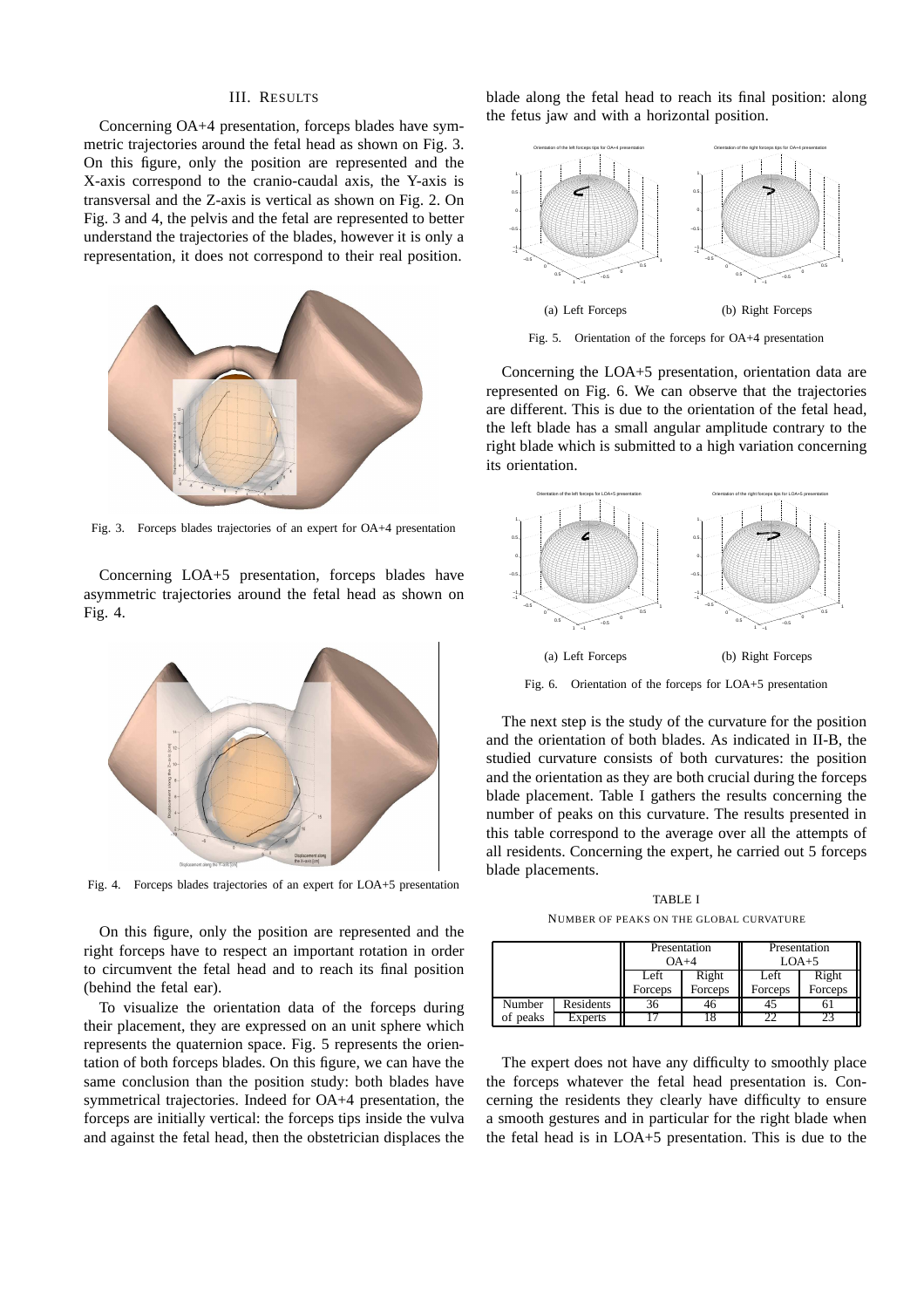fact that the blade has to respect an important rotation to reach its final position which requires a certain experience.

To evaluate residents, the curvature is compared to the expert one by correlation. Table II gathers the correlation results. The correlation coefficient is given in % and it corresponds to the average of the 30 forceps blade placements carried out by the seven residents.

TABLE II CORRELATION COEFFICIENT OF THE CURVATURE IN % FOR THE RESIDENTS.

|                         |         |         | Presentation<br>$OA+4$ |         | Presentation<br>$LOA+5$ |  |
|-------------------------|---------|---------|------------------------|---------|-------------------------|--|
|                         | Left    | Right   | Left                   | Right   |                         |  |
|                         | Forceps | Forceps | Forceps                | Forceps |                         |  |
| Correlation coefficient |         |         |                        |         |                         |  |

This table highlights the difficulty that residents have to carry out a correct gestures. The correlation coefficient is globally low, and it is even lower for the right forceps for LOA+5 presentation whereas the left forceps for this presentation has a higher value.

#### IV. DISCUSSION AND CONCLUSION

This paper presents our work on the analysis of medical gesture based on the study of the curvature. The curvatures of the position and the orientation data are computed. This allows to obtain a global performance index thanks to the computation of a correlation coefficient with respect to the results obtained with an expert. The peaks on the curvature reflect how smooth the trajectories are. To avoid consequences on the mother and the fetus, which could be dramatic, smoother the trajectory is and safer the gesture is.

Both tables indicate different levels of difficulty on the forceps blade placement. It above all highlights the fact that the current training is not sufficient for obstetricians to gain experience in handling the forceps. A simulator training may improve their skills and allow them to risk-free train. A longer study may be carried out comparing two groups of residents: one will be trained on the BirthSIM simulator while the other one will not. Then to compare both groups only a subjective evaluation may be carried on about the self confidence residents have with forceps because it is impossible to measure the gestures in the childbirth room.

Concerning the method presented in this paper, it should be applied to another gesture to estimate its efficiency. Anyway the study of the curvature informs us how smooth is the trajectory. The study of the peaks on the curvature indicates when the obstetrician carried out a brusque change in its gesture which may cause damages during a real delivery.

This preliminary study shows the main differences between forceps blade placements according to the presentation of the fetal head. It should be improved by studying more precisely the right blade movement while the fetal head is in LOA location. This description may help the residents to understand the good gesture they have to acquire in order to ensure a safe forceps extraction.

To complete this study it will be interested to use the visualization interface available on the BithSIM simulator. The next experimental protocol should include the method proposed in [17]. The progression of residents trained on the simulator may then be analyzed using the method presented in this paper. Finally, another alternative is to extend the proposed method to a study on different gestures including different kinds of data, which could be not only positions and orientations data but also forces and torques data.

#### **REFERENCES**

- [1] R. Lapeer, M. S. Chen, and J. Villagrana. Simulating obstetric forceps delivery in an augmented environment. In *Augmented environments for Medical Imaging including Augmented Reality in Computer-aided Surgery (AMI ARCS'04)*, Rennes, France, 2004.
- [2] T. Sielhorst, T. Obst, R. Burgkart, R. Riener, and N. Navab. An augmented reality delivery simulator for medical training. In *Augmented environments for Medical Imaging including Augmented Reality in Computer-aided Surgery (AMI ARCS'04)*, pages 11–20, Rennes, France, 2004.
- [3] E. J. Kim, P. Theprungsirikul, M. K. McDonald, E. D. Gurewithsch, and R. H. Allen. A biofidelic birthing simulator. *IEEE Engineering in Medicine and Biology Magazine*, 24(6):34–39, Nov.-Dec. 2005.
- [4] R. Moreau, M.T. Pham, R. Silveira, T. Redarce, X. Brun, and O. Dupuis. Design of a new instrumented forceps: Application to safe obstetrical forceps blade placement. *IEEE Transactions on Biomedical Engineering*, 54(7):1280–1290, July 2007.
- [5] F. Lim, I. Brown, R. Mccoll, C. Seligman, and A. Alsaraira. Hysteroscopic simulator for training and educational purposes. In *28th Annual International Conference of the IEEE Engineering in Medicine and Biology Society, (EMBC '06)*, pages 1513–1516, Aug. 2006.
- [6] R. Grunert, G. Strauss, H. Moeckel, M. Hofer, A. Poessneck, U. Fickweiler, M. Thalheim, R. Schmiedel, P. Jannin, T. Schulz, J. Oeken, A. Dietz, and W. Korb. Elephant - an anatomical electronic phantom as simulation-system for otologic surgery. In *28th Annual International Conference of the IEEE Engineering in Medicine and Biology Society, (EMBC '06)*, pages 4408–4411, Aug. 2006.
- [7] M. Karouia, P. Arhets, and Y. Aigrain. A novel design of endoscopic surgery training simulator. In *35th International Symposium on Robotics (ISR'04)*, page 66, Paris, France, 23-26 March 2004.
- [8] L. Hiemenz, J. McDonald, D. Stredney, and D. Sessanna. A physiologically valid simulator for training residents to performan epidural block. In *Proceedings of the 1996 Fifteenth Southern Biomedical Engineering Conference*, pages 170–173, March 1996.
- [9] M. Y. Chen, R. L. Williams II, R. R. Conatser JR., and J. N. Howell. The virtual movable human upper body for papatory diagnostic training. In *Digital Human Modeling for Design and Engineering, DHM'06*, Lyon, France, 2006.
- [10] N. Oshima, M. Aizudding, R. Midorikawa, J. Solis, Y. Ogura, and A. Takanishi. Developement of a suture/ligature training system designed to provide quantitative information of the learning progress of trainees. In *IEEE International Conference on Robotics and Automation (ICRA'07)*, pages 2285–2291, Roma, Italy, 10-14 April 2007.
- [11] L. Marechal, C. Barthod, J. Lottin, G. Gautier, and J.-C. Jeulin. Measurement system for gesture characterization during chest physiotherapy act on newborn babies suffering from bronchiolitis. In *29th Annual International Conference of the IEEE Engineering in Medicine and Biology Society, (EMBC '07)*, pages 5770–5773, Lyon, France, August 2007.
- [12] R. Silveira, M. T. Pham, T. Redarce, M. Betemps, and O. Dupuis. A new mechanical birth simulator: BirthSIM. In *IEEE/RSJ International Conference on Intelligent Robots and Systems, (IROS'04)*, volume 4, pages 3948–3953, 28 Sept.-2 Oct. 2004.
- [13] R. Moreau, V. Ochoa, M.T. Pham, P. Boulanger, T. Redarce, and O. Dupuis. Evaluation of obstetric gestures: An approach based on the curvature of 3-D positions. In *29th Annual International Conference of the IEEE Engineering in Medicine and Biology Society (EMBC'07)*, pages 3634–3637, Lyon, France, Aug. 2007.